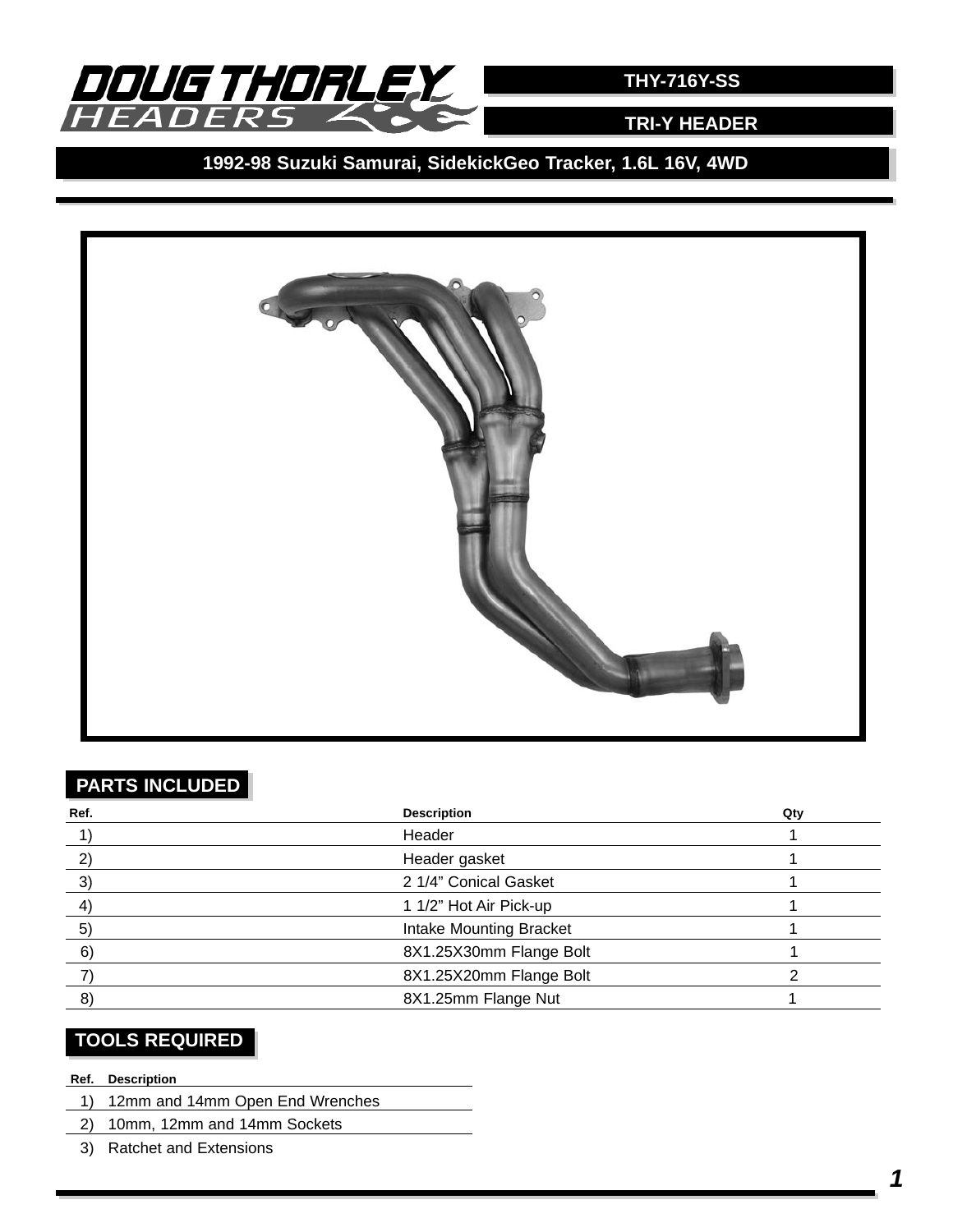# **THY-716Y-SS**

#### **1992-98 Suzuki Samurai, Sidekick Geo Tracker, 1.6L 16V, 4WD**

## **WARRANTY NOTES**

- 1) The utmost care is taken at Thorley Headers to maintain the highest standards of quality. However, Thorley Headers cannot control the installation of the product. For this reason, the Thorley Headers warranty covers only the replacement of the components - not the labor for the installation.
- 2) The use of any type of "header wrapping" voids the warranty. Using any sort of wrapping material on the headers destroys the tubing's ability to dissipate heat, causing very rapid deterioration of the metal and the subsequent failure of the headers.
- 3) Retain all paperwork pertaining to the purchase of your Thorley product. Save your receipt! **Your limited warranty is not valid without a receipt of purchase.**

#### **LEGALITY NOTE**

The installation of headers onto any vehicle must be performed in accordance with all governmental regulations that might pertain to the particular vehicle receiving the headers. Please call your Thorley Headers distributor if there are any questions regarding the legality of the installation. **The Executive Order ("E.O.") number for this part number is D-540-3.**

#### **INSTALLATION NOTES**

- 1) It is important that you read the entire instruction sheet before initiating any installation.
- 2) Thorley headers are designed to fit only factory installed engine and transmission combinations. We cannot guarantee that Thorley headers will fit in the case of "engine swaps" or "transmission swaps".
- 3) Due to restricted room in the engine compartment, your headers may come close to certain body and chassis components. This is normal for an installation of this type. However, a careful inspection must be completed to insure that the distances and placement are reasonable and logical, especially with regard to electrical, fuel, and brake components.
- 4) Because of the requirement to raise the engine to facilitate header installation, the engine mounts should be carefully inspected at that point of the installation. It is highly recommended that questionable or deteriorated engine mounts be replaced during the installation of the headers. In some cases, the engine mounts need to be loosened and repositioned to provide optimum header clearance from some components.
- 5) Because of car-to-car variations, Thorley Headers strongly recommends that these headers be installed by a competent exhaust shop that has welding and fabrication capabilities.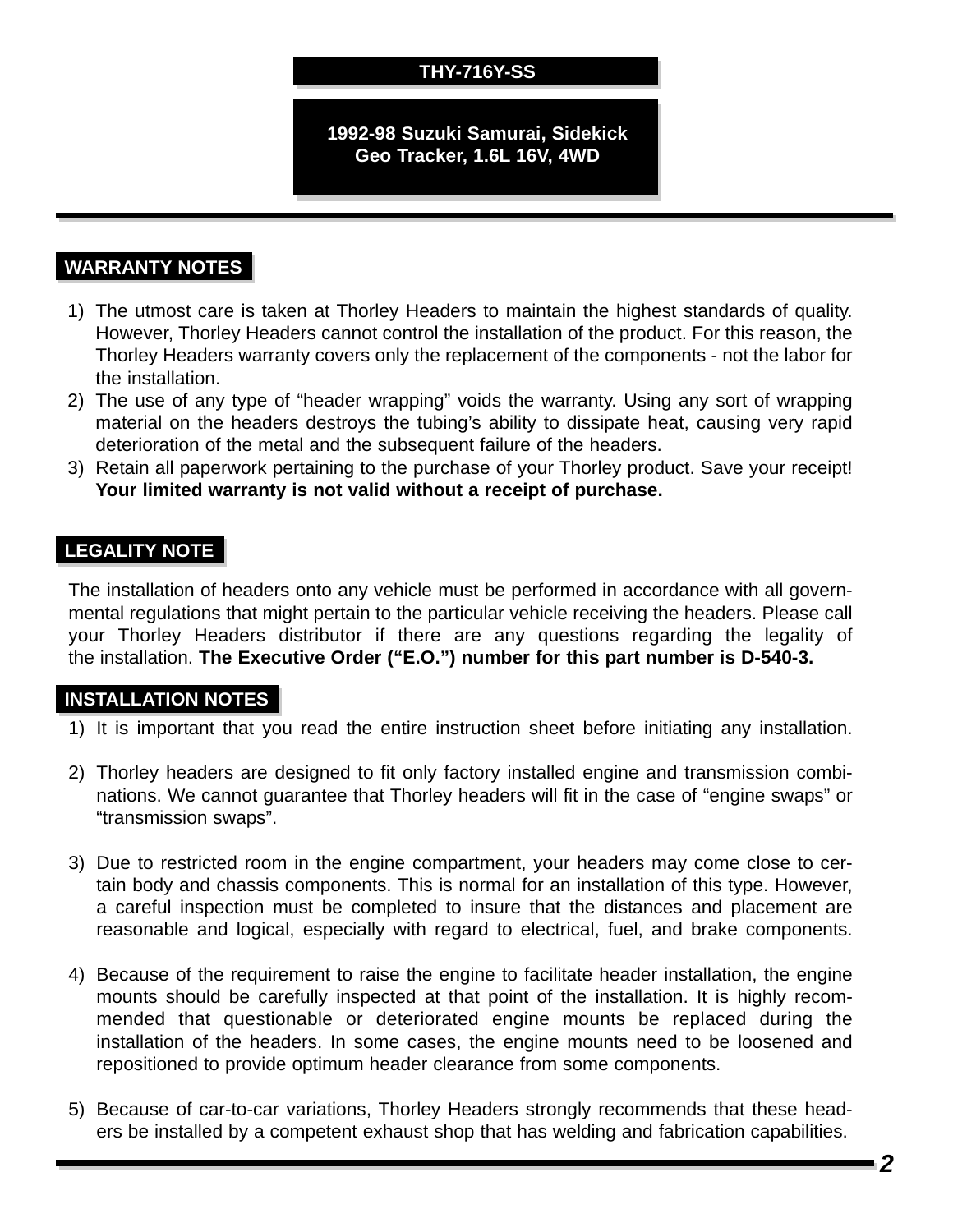## **THY-716Y-SS**

#### **1992-98 Suzuki Samurai, Sidekick Geo Tracker, 16L 16V, 4WD**

### **INSTALLATION PROCEDURES**

**WARNING!** - Do not rely on bumper jacks or chassis jacks for support during header installation. The subject vehicle should be raised and supported with jacking equipment and jackstands or ramps intended for undercarriage auto maintenance. It is extremely dangerous to work under an improperly raised and/or supported vehicle.

**WARNING!** - Make certain there is ample clearance around components such as brake lines, brake proportioning valves, fuel lines, hoses and pumps, and electrical components and wires. In some cases it may be necessary to relocate items that may be adversely affected by exhaust system heat.

**NOTE:** These procedures are documented on factory standard-equipped vehicles with original configuration compliance. Any modification of the subject vehicle may dictate modification to these procedures.

- 1) Disconnect the battery.
- 2) Disconnect the exhaust pipe from the catalytic converter and the manifold. Remove the exhaust manifold and tubing. Retain the stock exhaust manifold nuts for re-use.
- 3) Clean all traces of carbon deposits from the cylinder head exhaust port surfaces.
- 4) Carefully disconnect the oxygen sensor.
- 5) Place the header and supplied header gasket into position from the top of the engine compartment, and attach it using the stock studs and nuts.
- 6) Attach the intake mounting bracket using the the two rear studs for the bottom mounting and the supplied bolts for the top portion. *(Shown to the Right)*